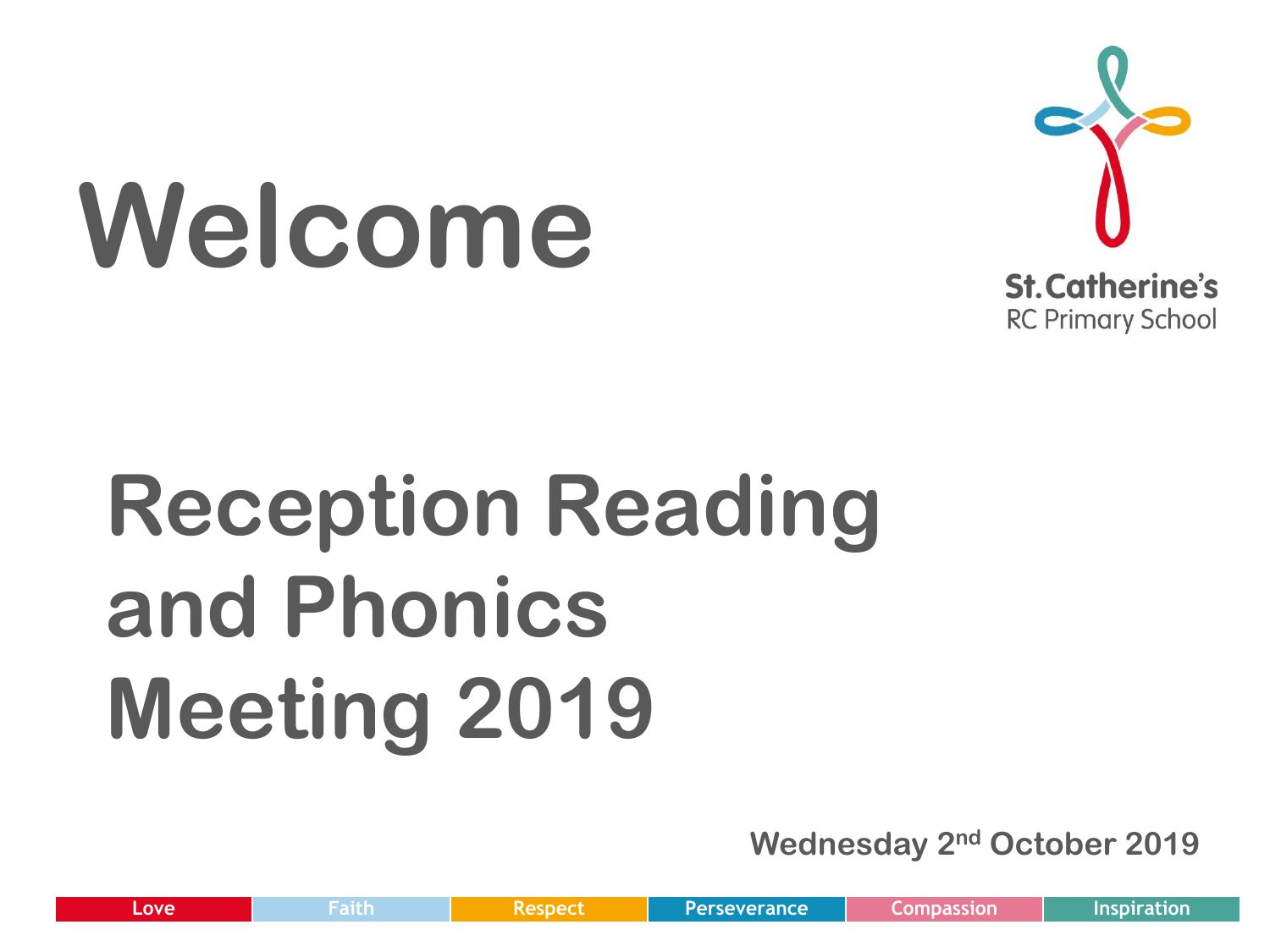## **Outcomes**

- **Introduction to Phonics**
- **Reading at home**
- **Reading in school**
- **Writing**
- **Other information**
- **Questions**

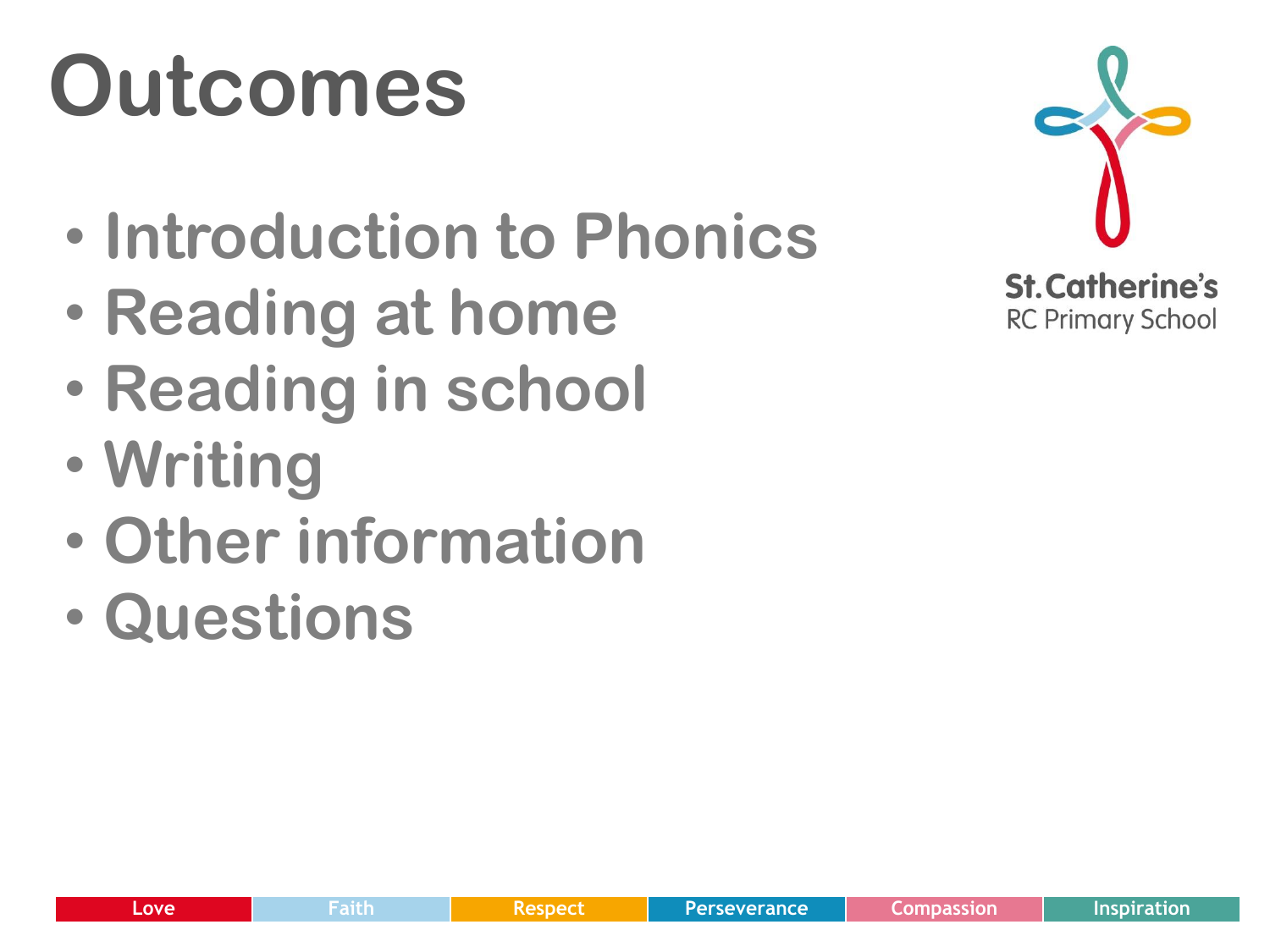

**What is phonics?**



**Skills of segmentation and blending**



**Knowledge of the alphabetic code.**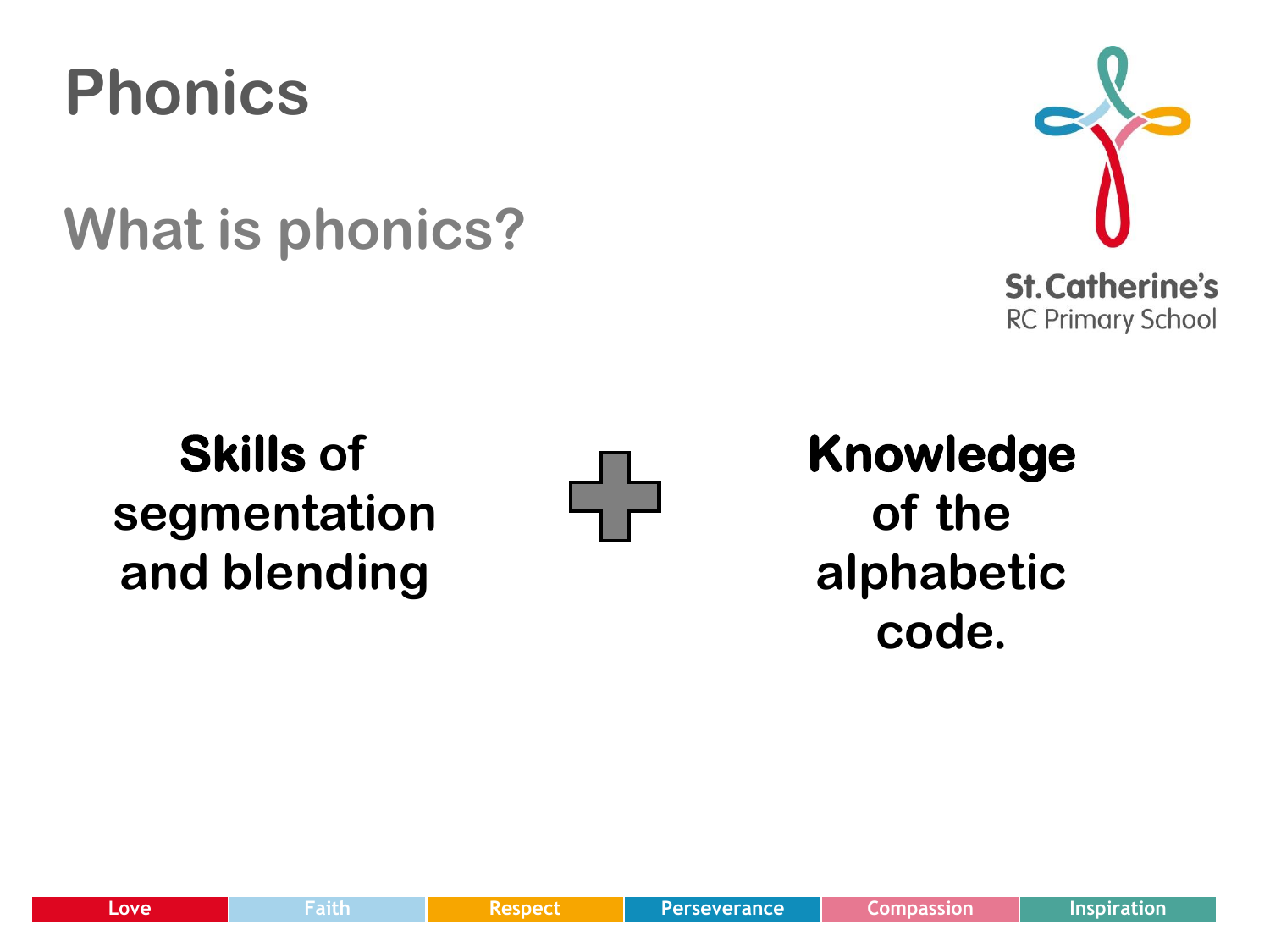#### **Phonics Some definitions**

**Phoneme- The smallest unit of a sound in a word. Phonemes can be put together to make a word.** 



 **Grapheme- A written symbol that represents a sound.** 

**Blending- This is a key skill children need in order to read. Children learn to blend sounds together to help them read words. They recognise and read the letters in a written word, e.g. c-a-t and then blending them in the order they are written to pronounce the word 'cat'.** 

**Segmenting- The ability to break words down into their individual sounds, e.g. run, would be broken down into r-u-n.**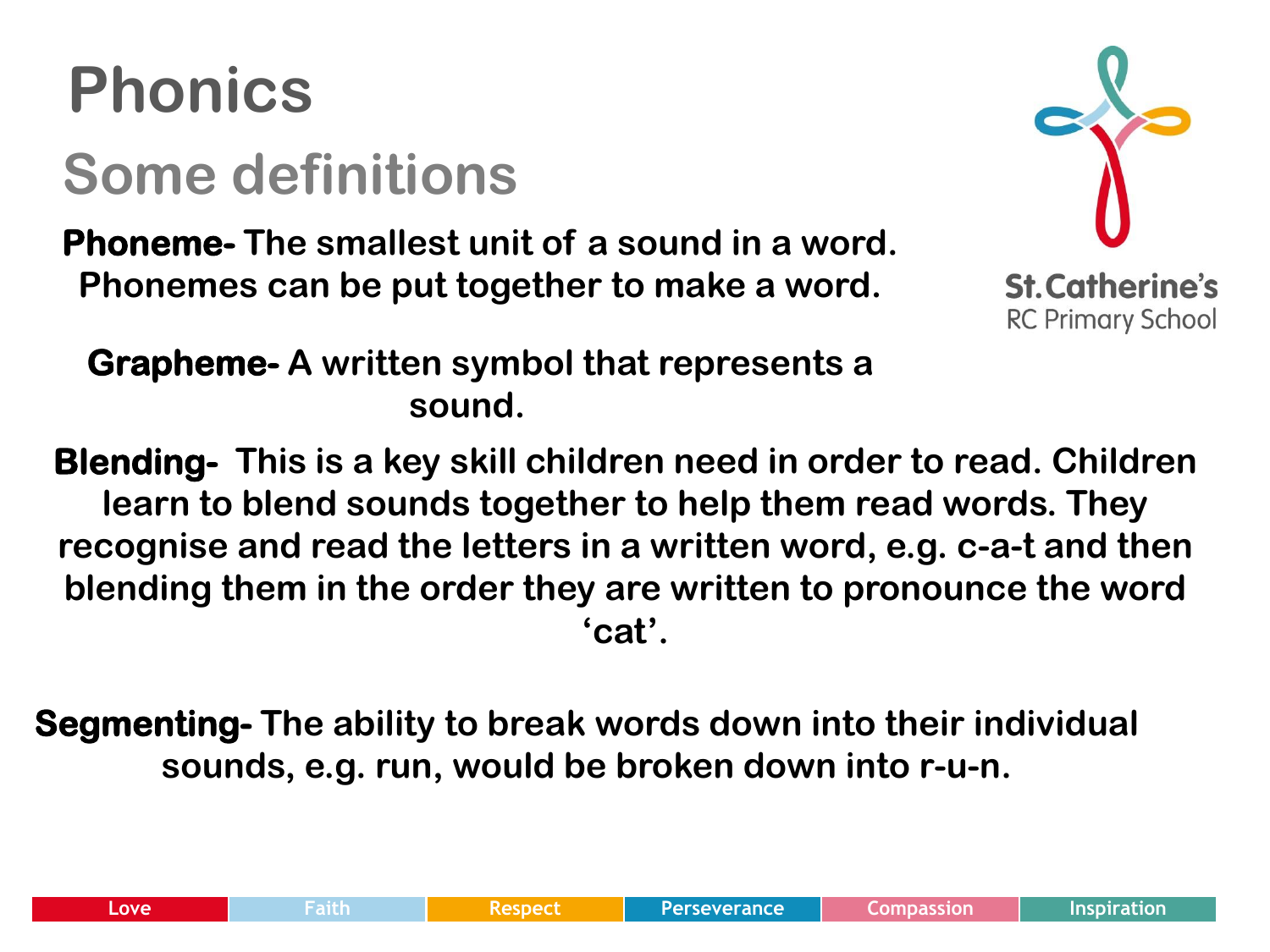#### **Phonics**

- **Letters and Sounds scheme**
- **- 6 Phases**
- **- Lessons daily, lasting 20 minutes.**
- **- Lessons have 4 parts:** 
	- **1. Revisit and Review**
	- **2. Teach**
	- **3. Practise**
	- **4. Apply**
- **- Phase 1- focus on developing speaking and listening skills in preparation for Phase 2.**
- **- Phase 2- introduction of letters and their sounds, one at a time starting to use blending and segmenting.**



 $cat$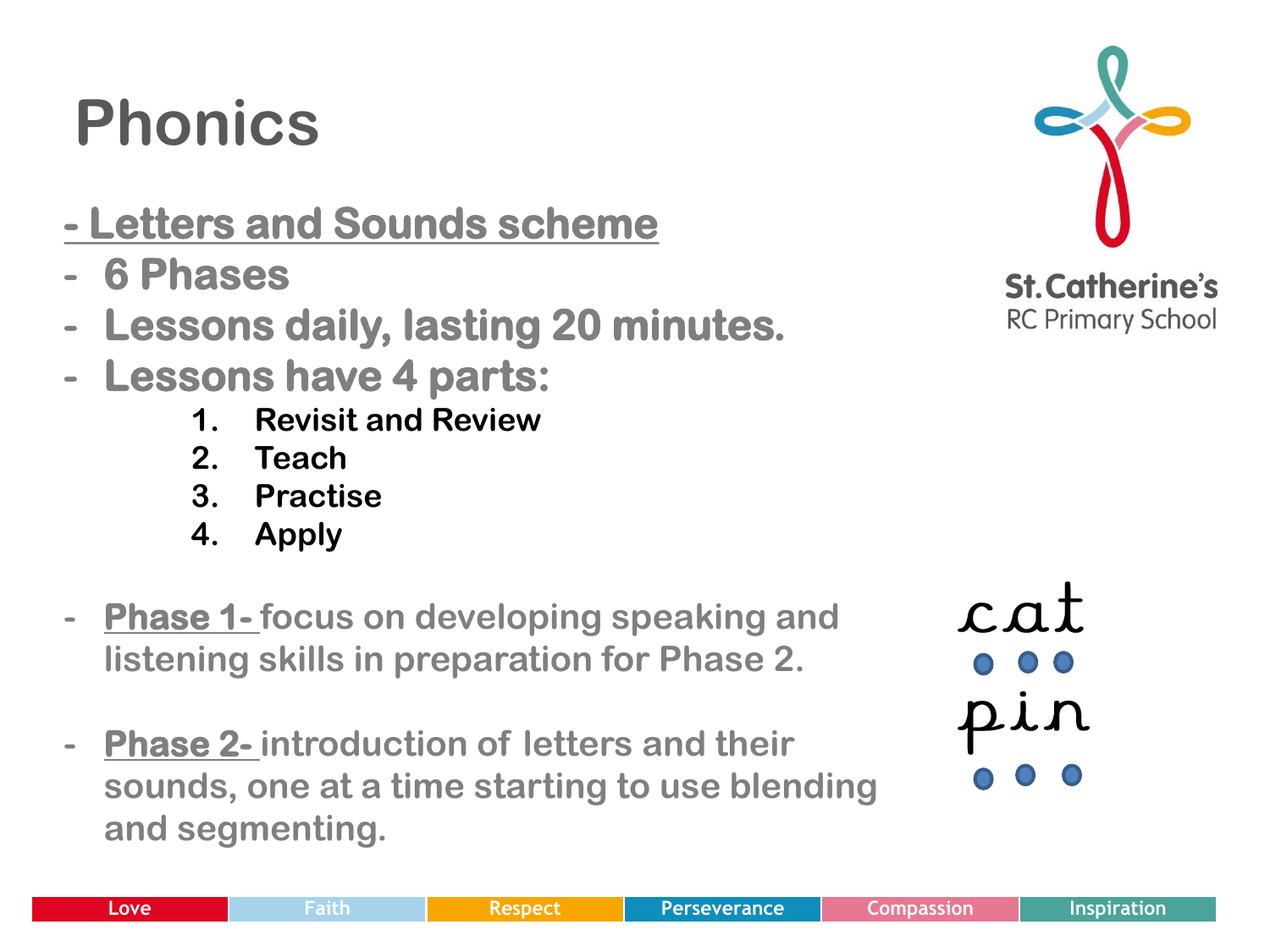- **- Phase 3- New graphemes are introduced, including digraphs (2 letters making one sound) and trigraphs (3 letters making one sound)** 
	- **e.g. sh, th, ai, oo, igh**
		- **- sh-o-p = shop**
		- **- b-a-th = bath**
		- **- r-ai-n = rain**
		- **- m-oo-n = moon**
		- **- s-igh = sigh**

thin gueen



- **- Phase 4- No new sounds introduced.** 
	- **- Consolidation of children's knowledge**
	- **- CVCC and CCVC blends e.g. m-i-l-k = milk**

 **t-r-a-p = trap**

spin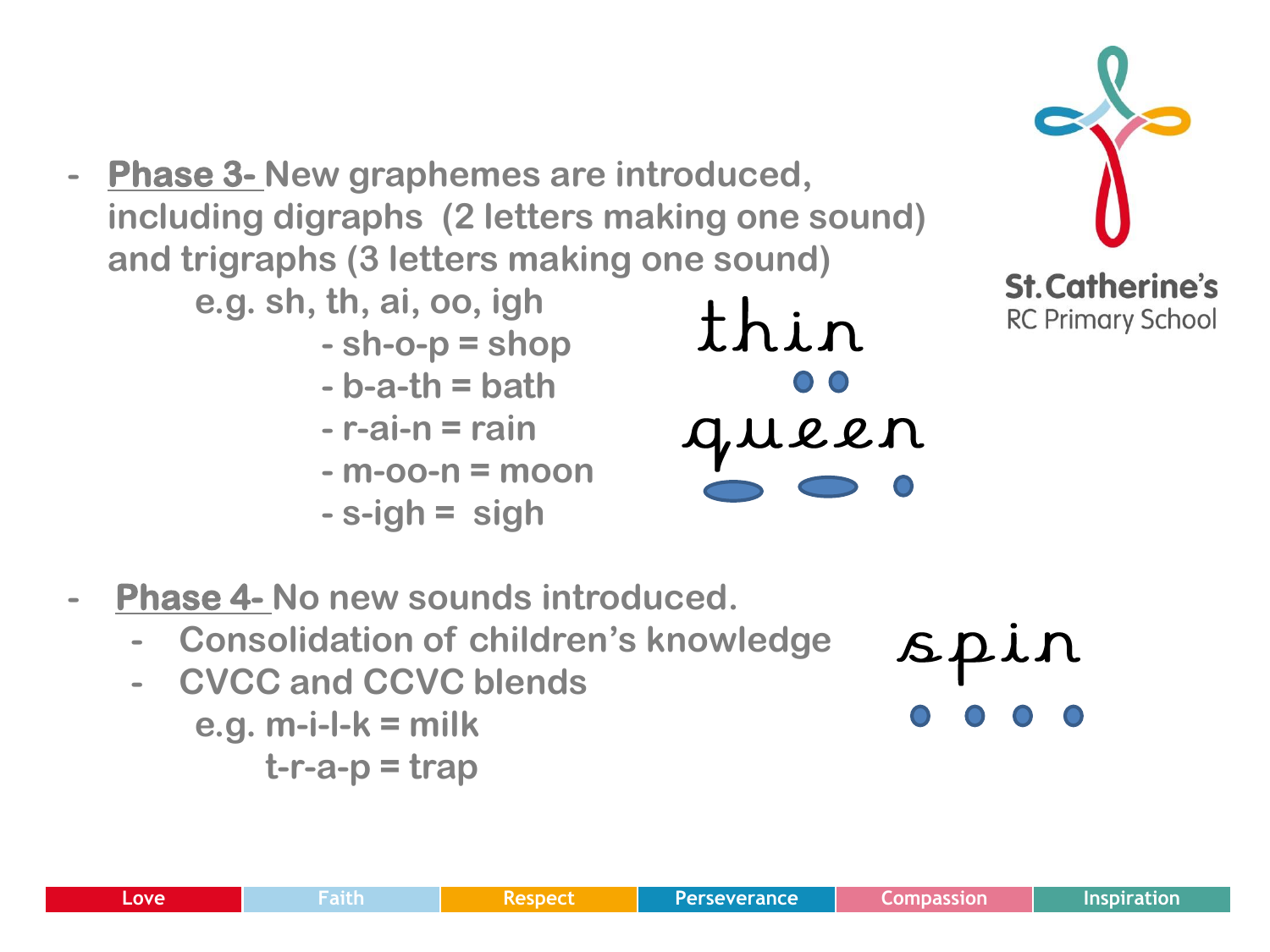**- Phase 5- Children will learn more graphemes and phonemes and different ways to make the same sound.** 



**- Phase 6- Children become more accurate readers and spellers.**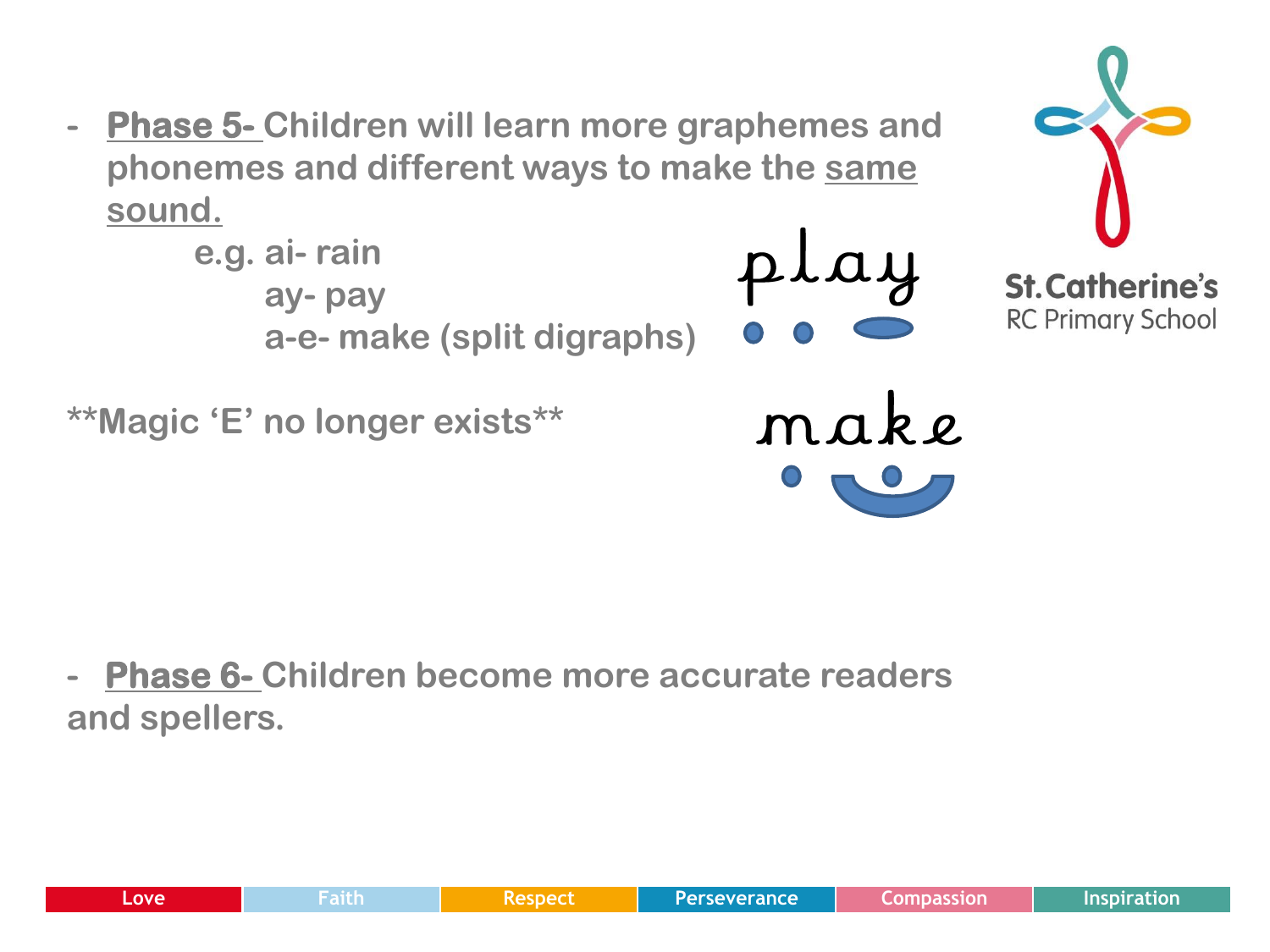### **Tricky Words**

**These are words which cannot be sounded out correctly. The only way these words can be read and spelt correctly is by learning them and having plenty of practise.**

the



they to

like

**go** 

Com

me

are

Sair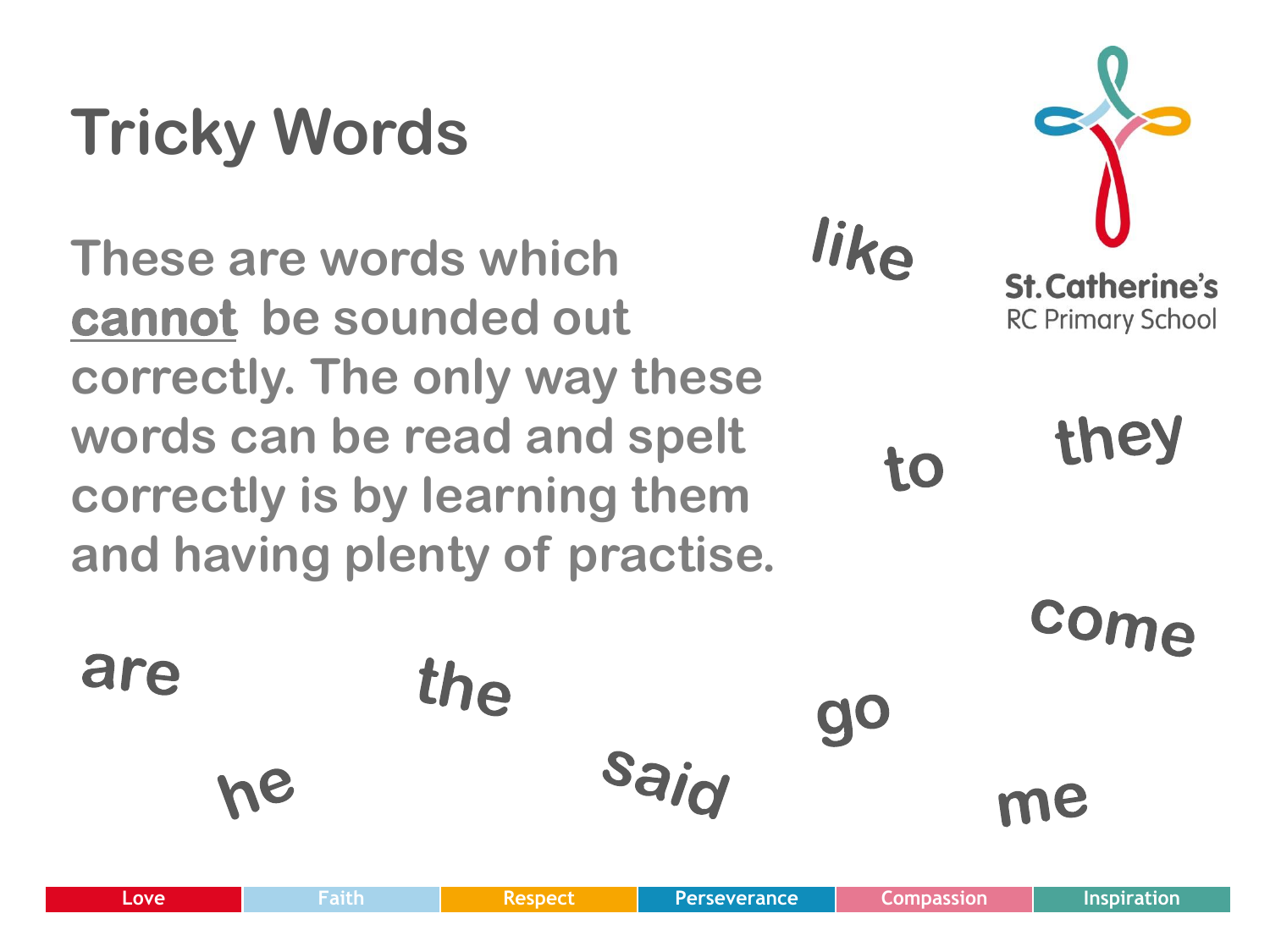#### **Alien Words**

**These are also known as nonsense words. They have no definition, but can be segmented and blended to read.** 

**At end of Year 1, children will take a Phonics Screening Test and these words form part of it.**



tord

quelm nog spab hild chom 1114 mequ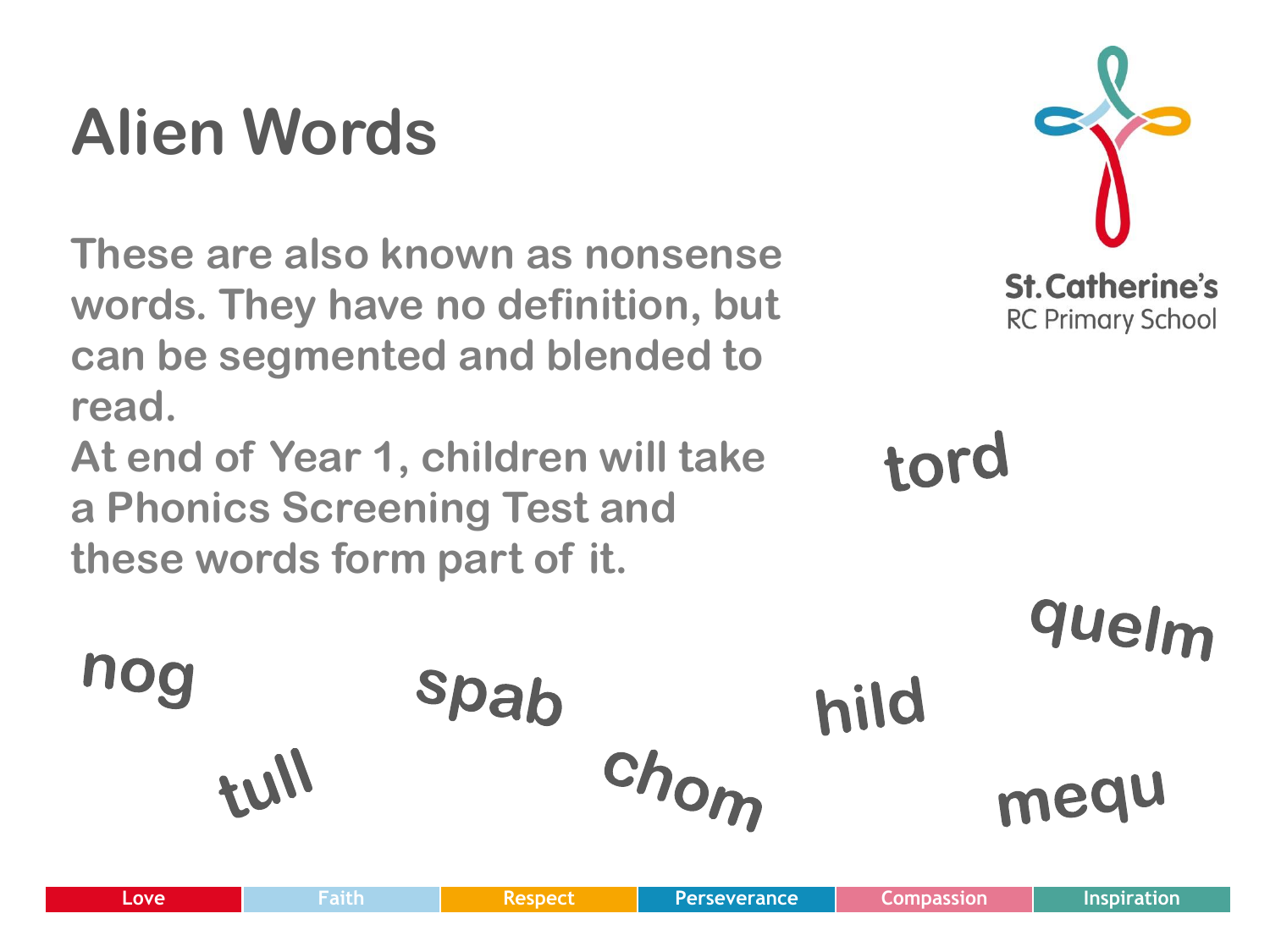#### **Reading**

#### **Reading books**

- **Please enjoy your child's first reading books!**
- **- We want to promote reading for pleasure.**
- **- Looks for initial sounds and common words, such as 'mum', 'dad' and 'I'.**



- **- Ask lots of questions.**
- **- Identify tricky words.**



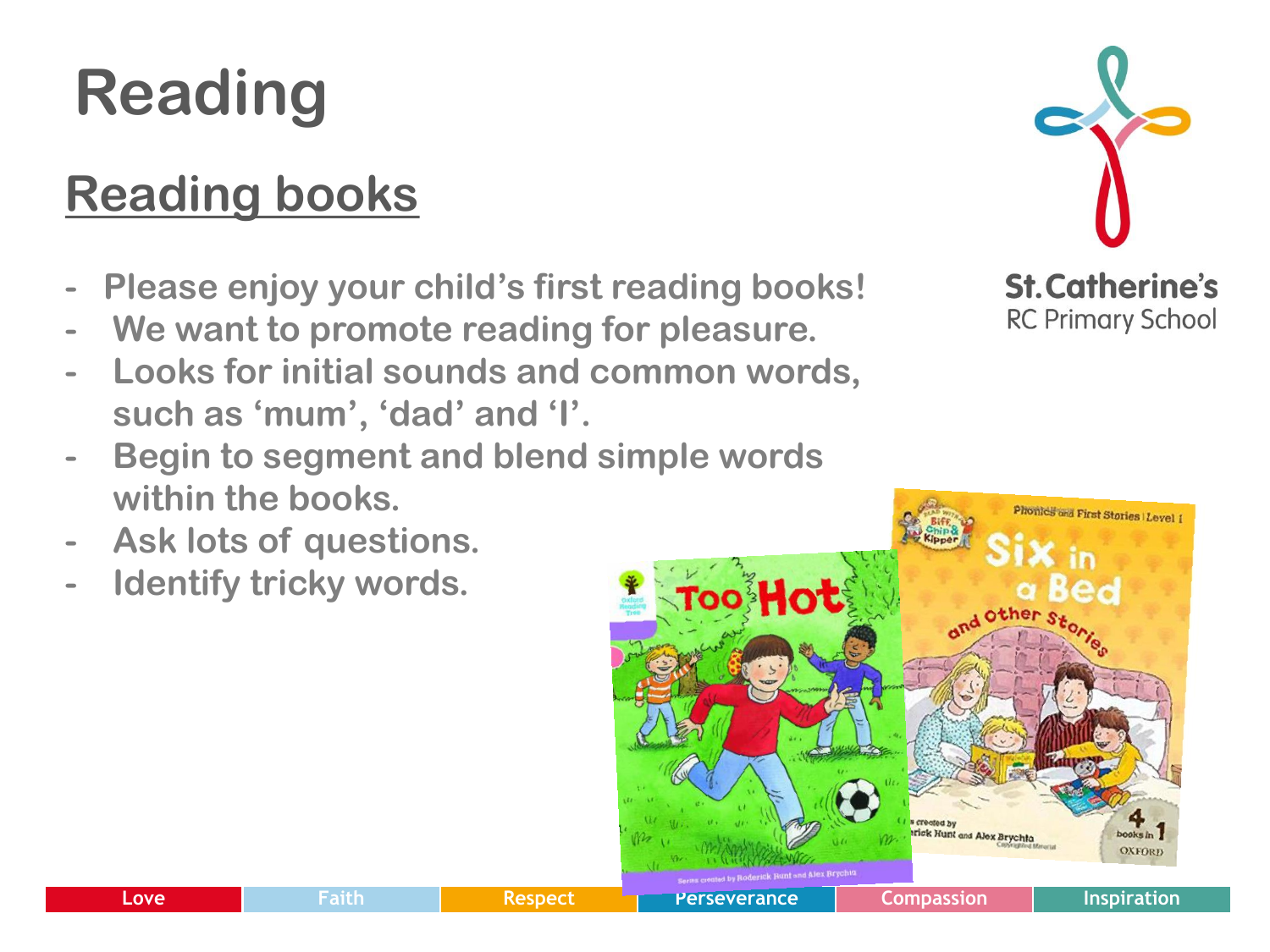#### **Reading records**

- **Your child will be given a reading record.**
- **Please send this reading record into school every day with the reading book too.**
- **Please comment when you have read with your child so we know what is being achieved at home.**
- **If you have any queries or questions and do not get chance to speak to your class teacher then use this as a means of communication.**
- **Books in school are colour banded according to their level of difficulty, vocabulary and sentence structure.**
- **By the end of Reception, children are expected to be able to read a YELLOW banded book confidently.**



**St. Catherine's RC Primary School** 

| Y <sub>1</sub>                                  | 1A   | <b>Band 7 - Turquoise</b><br>Phase 5/6<br><b>RR Levels: 17, 18</b> |
|-------------------------------------------------|------|--------------------------------------------------------------------|
| Y <sub>1</sub>                                  | 1B/A | <b>Band 6 - Orange</b><br>Phase 5/6<br><b>RR Levels: 15, 16</b>    |
| Y <sub>1</sub>                                  | 1B   | <b>Band 5 - Green</b><br>Phase 5<br>RR Levels: 12, 13, 14          |
| Y1                                              | 1C/B | <b>Band 4 - Blue</b><br>Phase 4/5<br>RR Levels: 9, 10, 11          |
| <b>Reception/Y1</b>                             |      | <b>Band 3 - Yellow</b><br>Phase 3-4<br>RR Levels: 6, 7, 8          |
| <b>EYFS</b>                                     |      | Band 2 - Red<br><b>Approx Phase 3</b><br>RR Levels: 3, 4, 5        |
| <b>FYFS</b><br>Learning to attend to print      |      | Band 1 - Pink (Dark)<br>Phase 2<br>RR Levels: 2                    |
| <b>EYFS</b><br>Learning about how books<br>work |      | Band 1 – Pink (Light)<br>Phase 2<br><b>RR Levels: 1</b>            |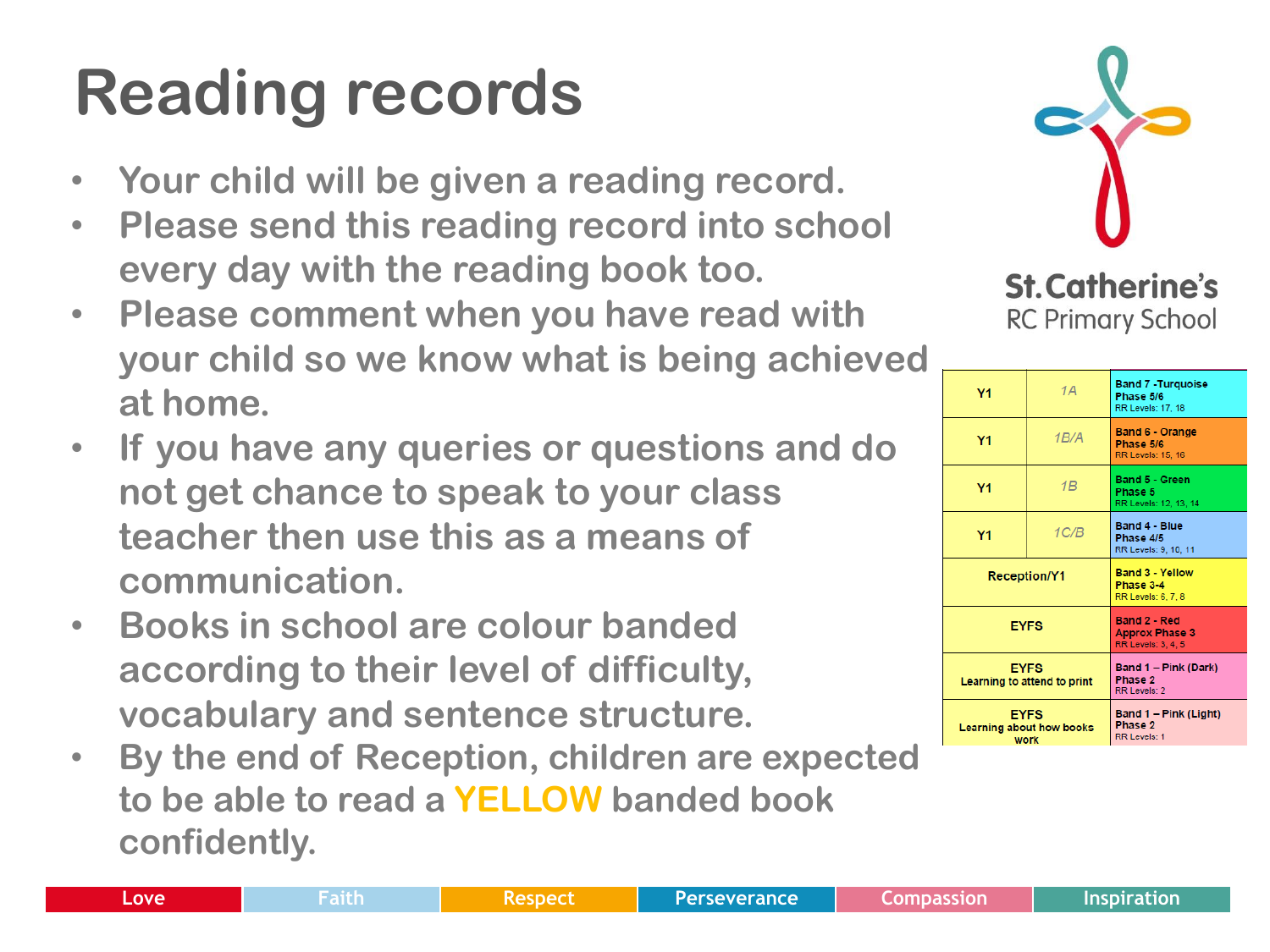#### **Reading records**

• **Books will be changed weekly.**

**Red Groups- Monday**

**Yellow Groups- Tuesday**

**Green Groups- Wednesday**

**Blue Groups- Thursday**

**It would be really helpful, that if on the day of your child's book change, they could arrive at school for 8:30am.** 

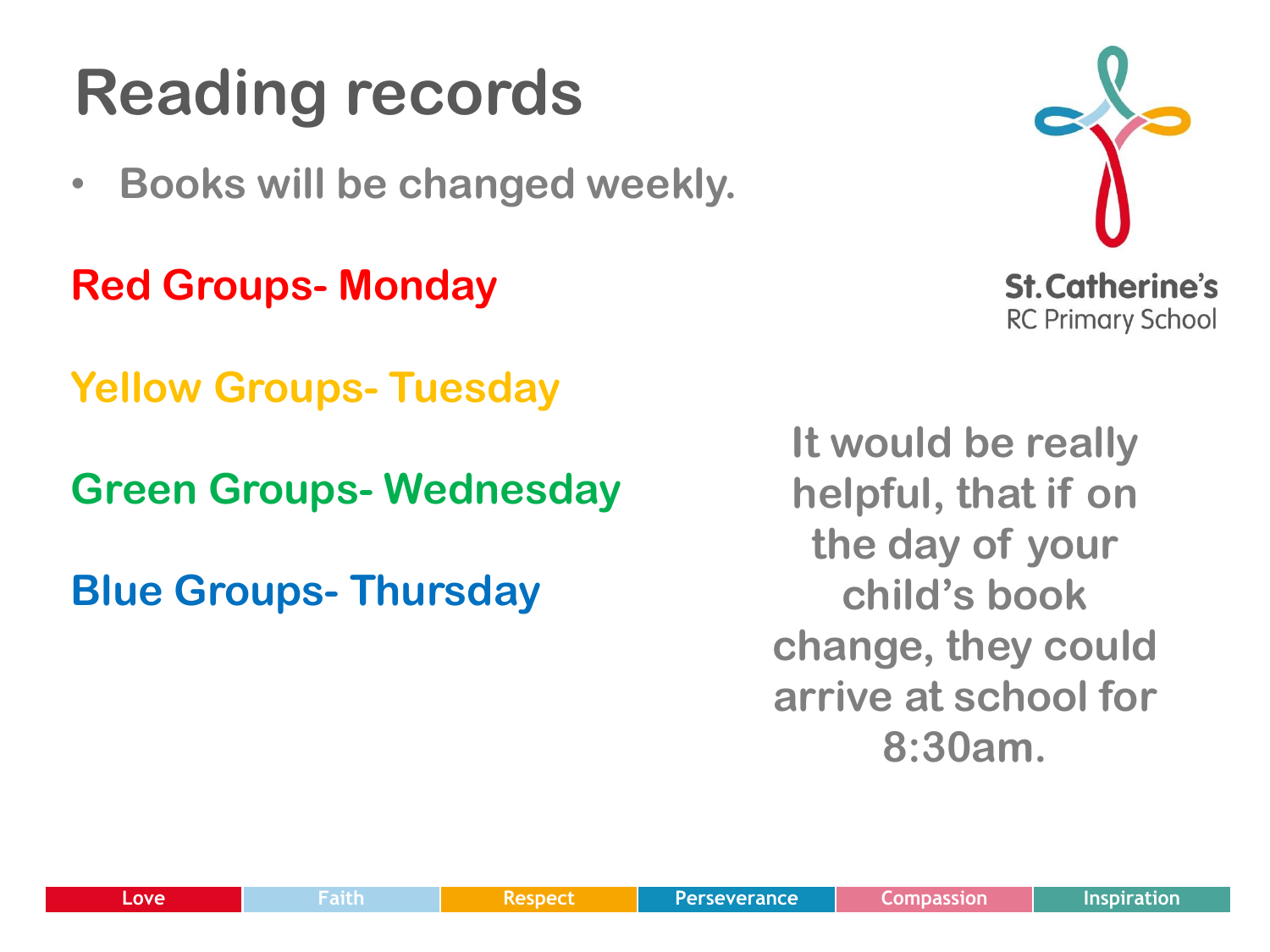### **Lottos**

- **Your child will receive a 'lotto' in their reading record alongside their books.**
- **These are to support your child in their knowledge of letters and sounds and high frequency words.**
- **Please practise these at home.**
- **We will check your child's knowledge of these sounds and words each week.**
- **When they are secure in all sounds and words, they will receive the next lotto.**



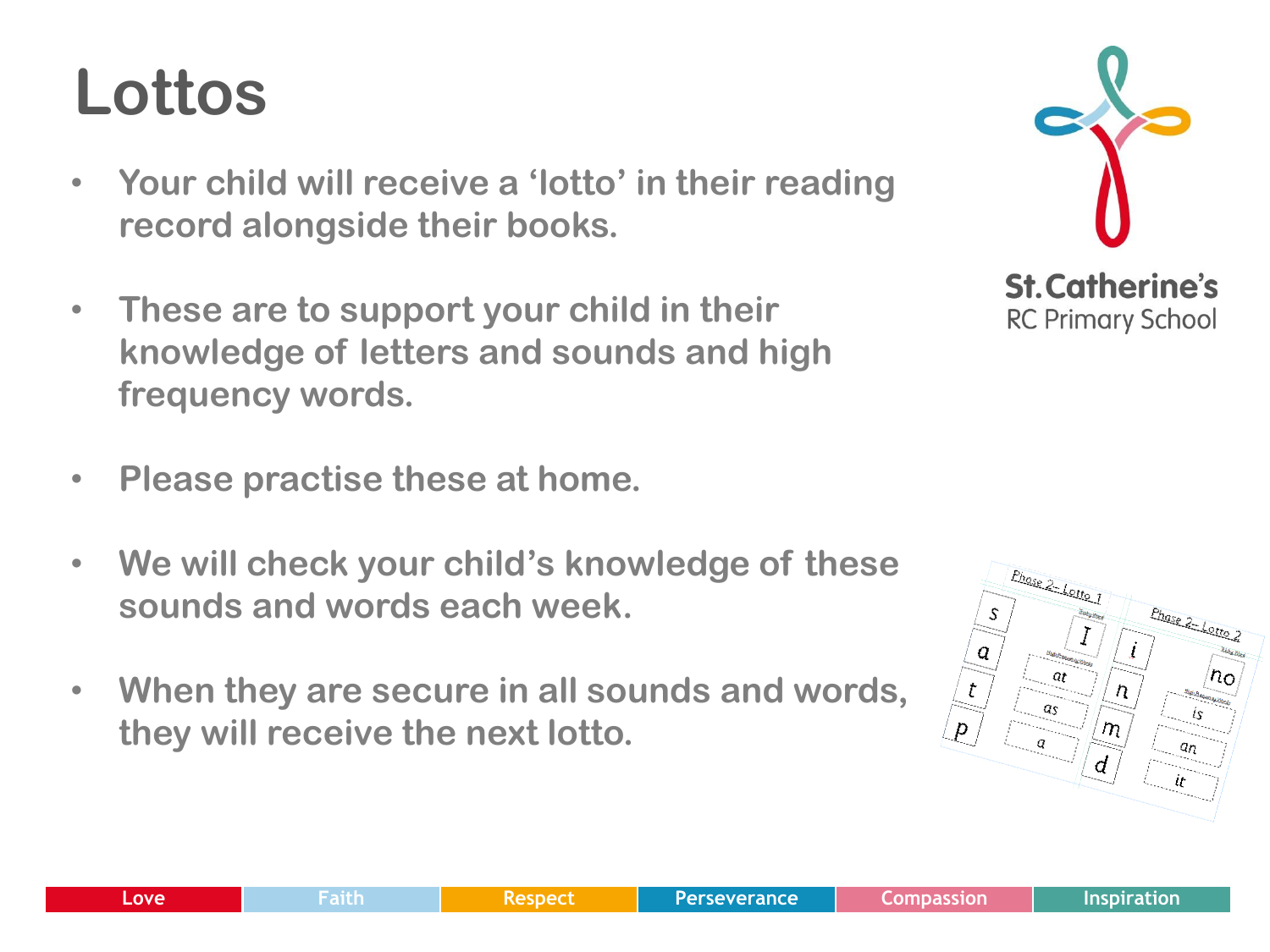#### **Home Reading Cards**

- **These are to support you in how to help your child with the levelled book they take home.**
- **They will be attached to your child's reading record and will be changed as they move onto each band.**



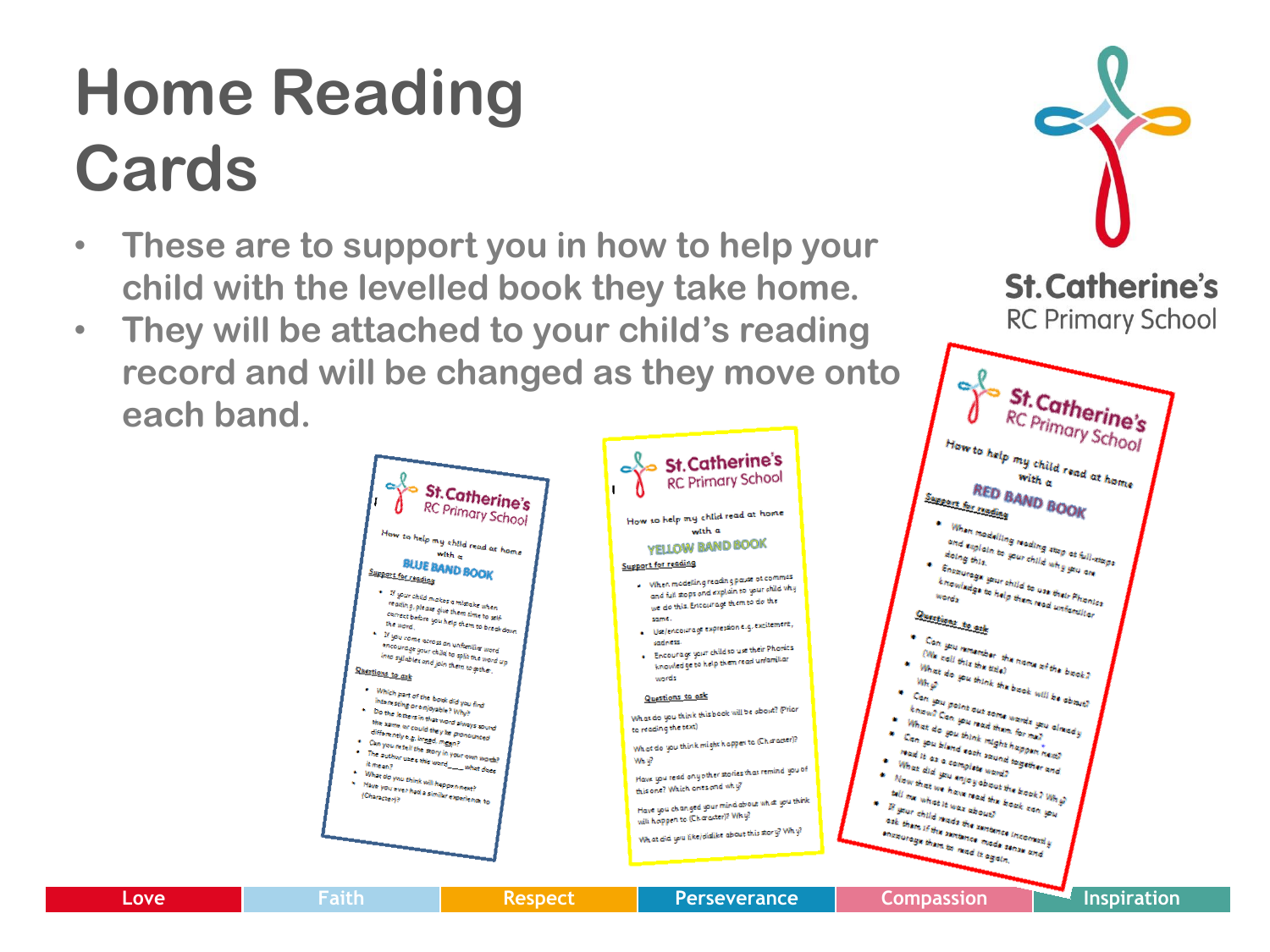#### **Reading at school**

- **Children will participate in a small group guided reading session once a week/ fortnightly. During this time they will read independently.**
- **They will be asked questions about the content of what they have read and make predictions, talk about characters etc.**
- **Please encourage your child to take care of their books and have them and their record book in their book bags every day.**
- **The children will go to our school library weekly and are able to choose a book to bring home.**



**St. Catherine's RC Primary School** 

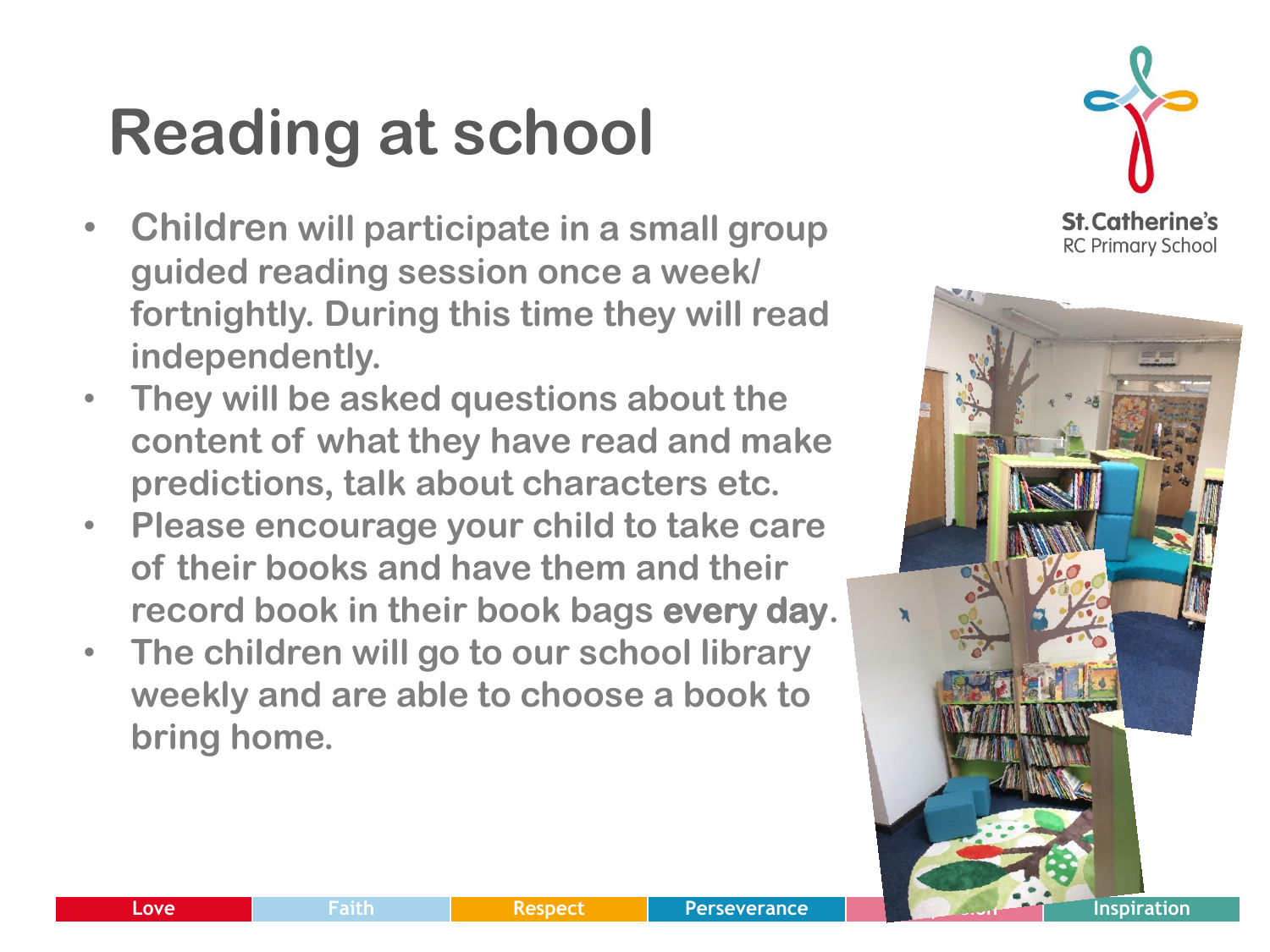### **Supporting reading at home**

- **Daily story time**
- **Rhyme and alliteration games**
- **Alphabet songs**
- **Magnetic letters**
- **Nursery rhymes**
- **Speaking and listening e.g. shopping, cooking etc**
- **Puppets and toys**
- **Role play**
- **Trips to the library**











![](_page_15_Picture_20.jpeg)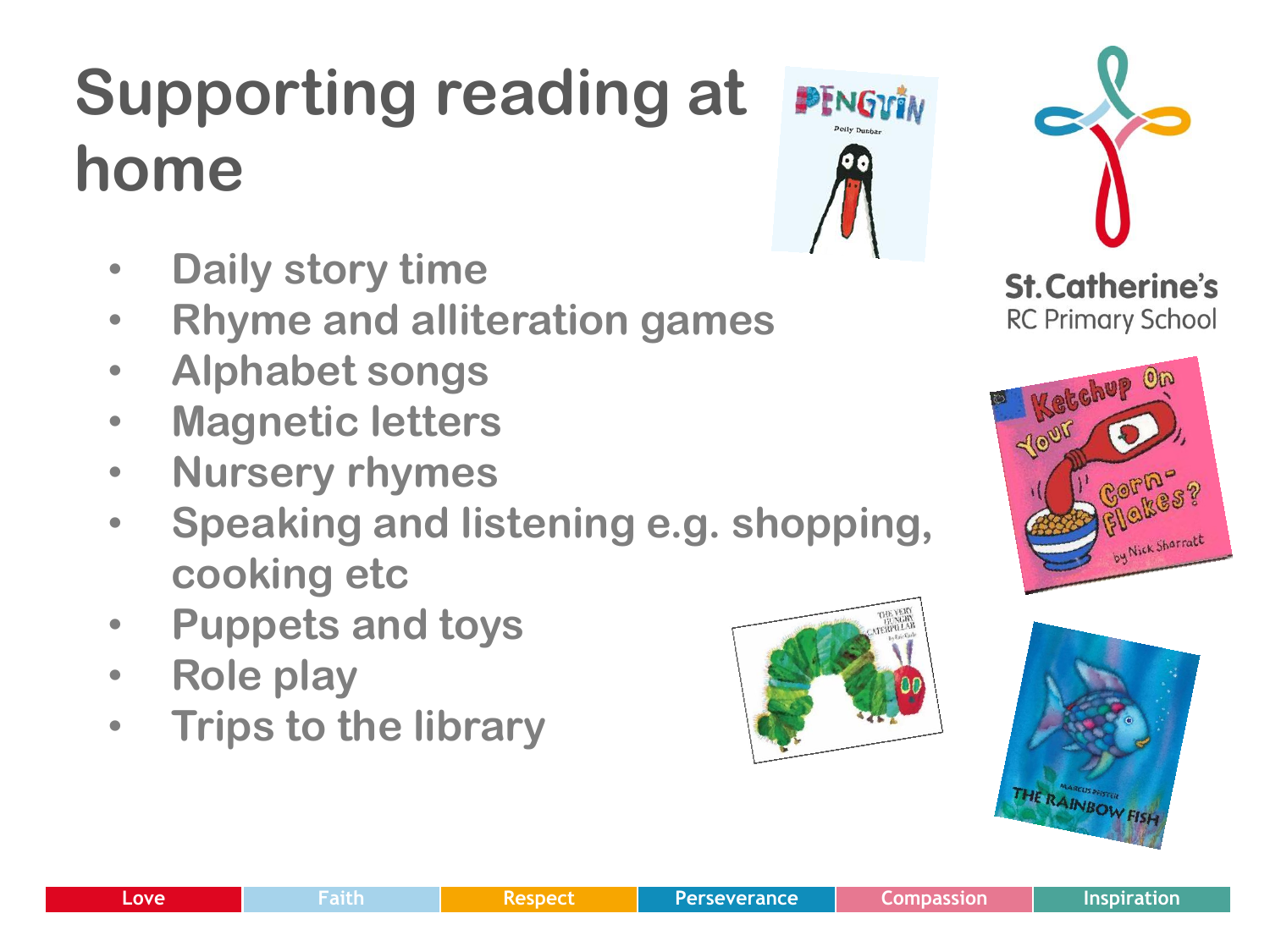![](_page_16_Picture_0.jpeg)

![](_page_16_Picture_1.jpeg)

**Every letter starts from the line!**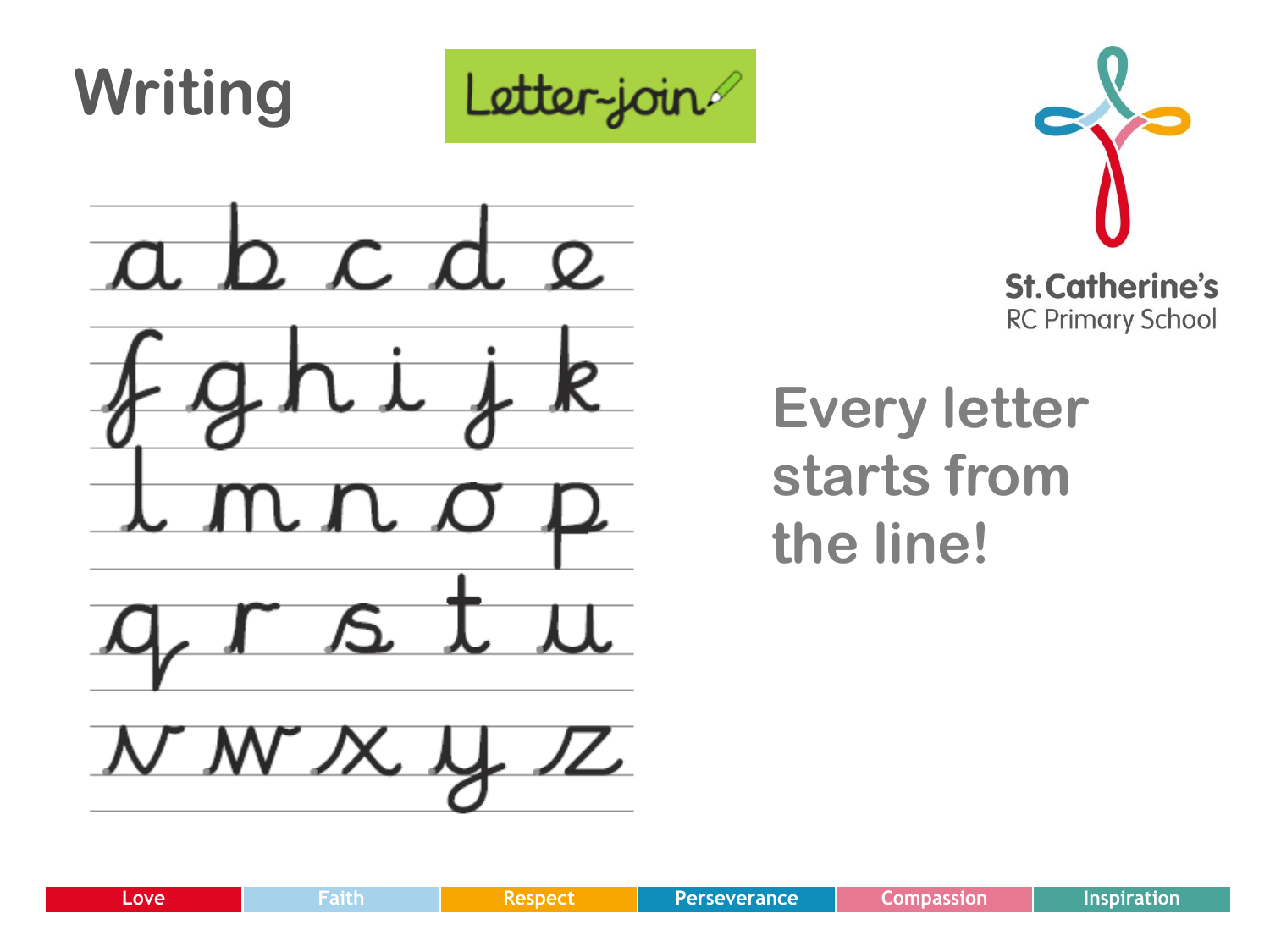#### **Useful Websites & Apps**

**[www.lettersandsounds.com](http://www.lettersandsounds.com/) [www.oxfordowl.co.uk](http://www.oxfordowl.co.uk/) [www.letterjoin.co.uk](http://www.letterjoin.co.uk/) [www.theschoolrun.com](http://www.theschoolrun.com/)**

**St. Catherine's RC Primary School** 

- **- Twinkl Phonics**
- **- Hairy Letters**
- **- Pocket Phonics**
- **- Teach your Monster to read**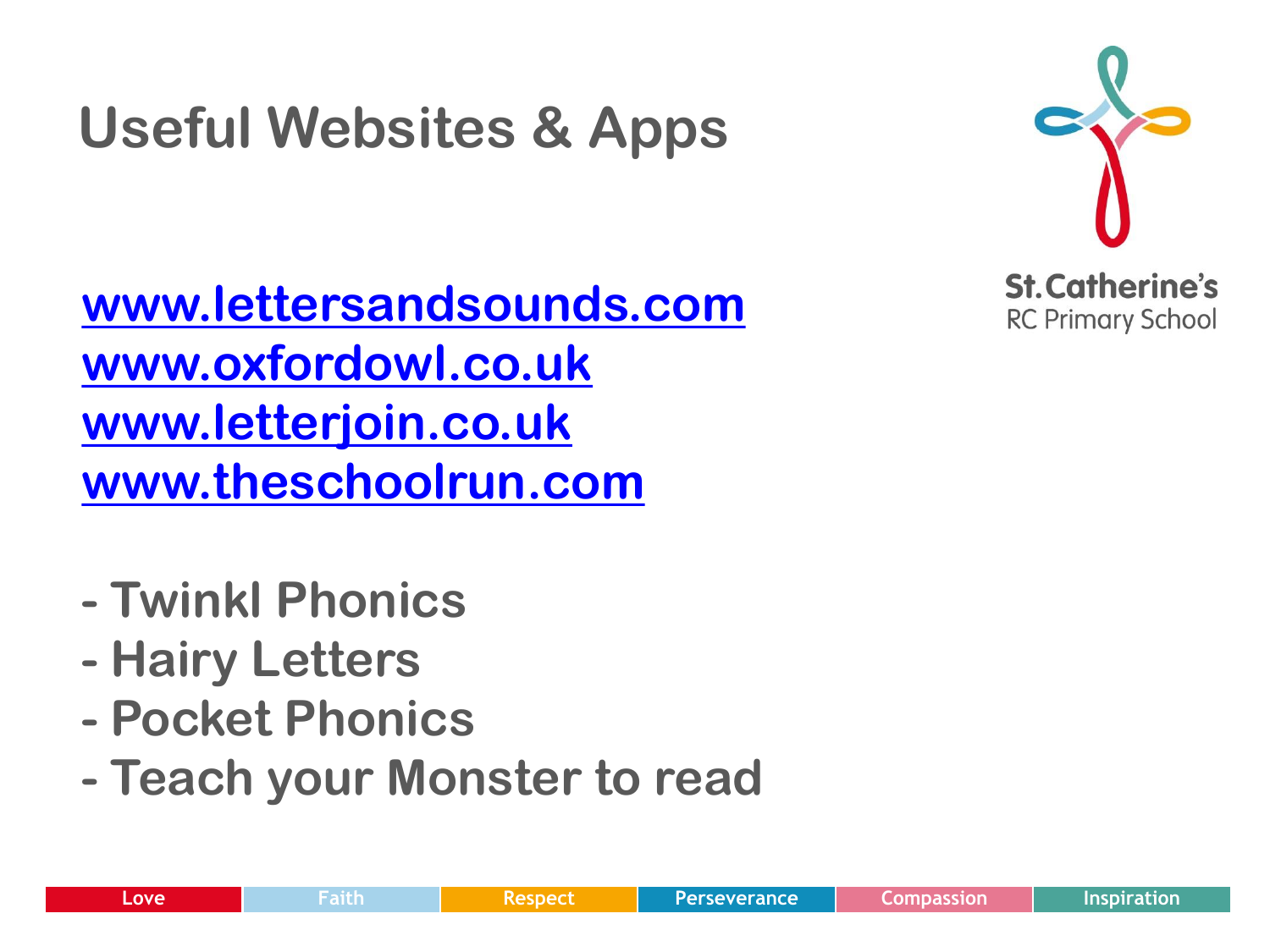- **Homework**
- **Labelling items**

**Other Information**

- **School Dinners/ Packed Lunches**
- **Water bottles**
- **Wellies**
- **Spare clothes**
- **Birthdays**

![](_page_18_Picture_8.jpeg)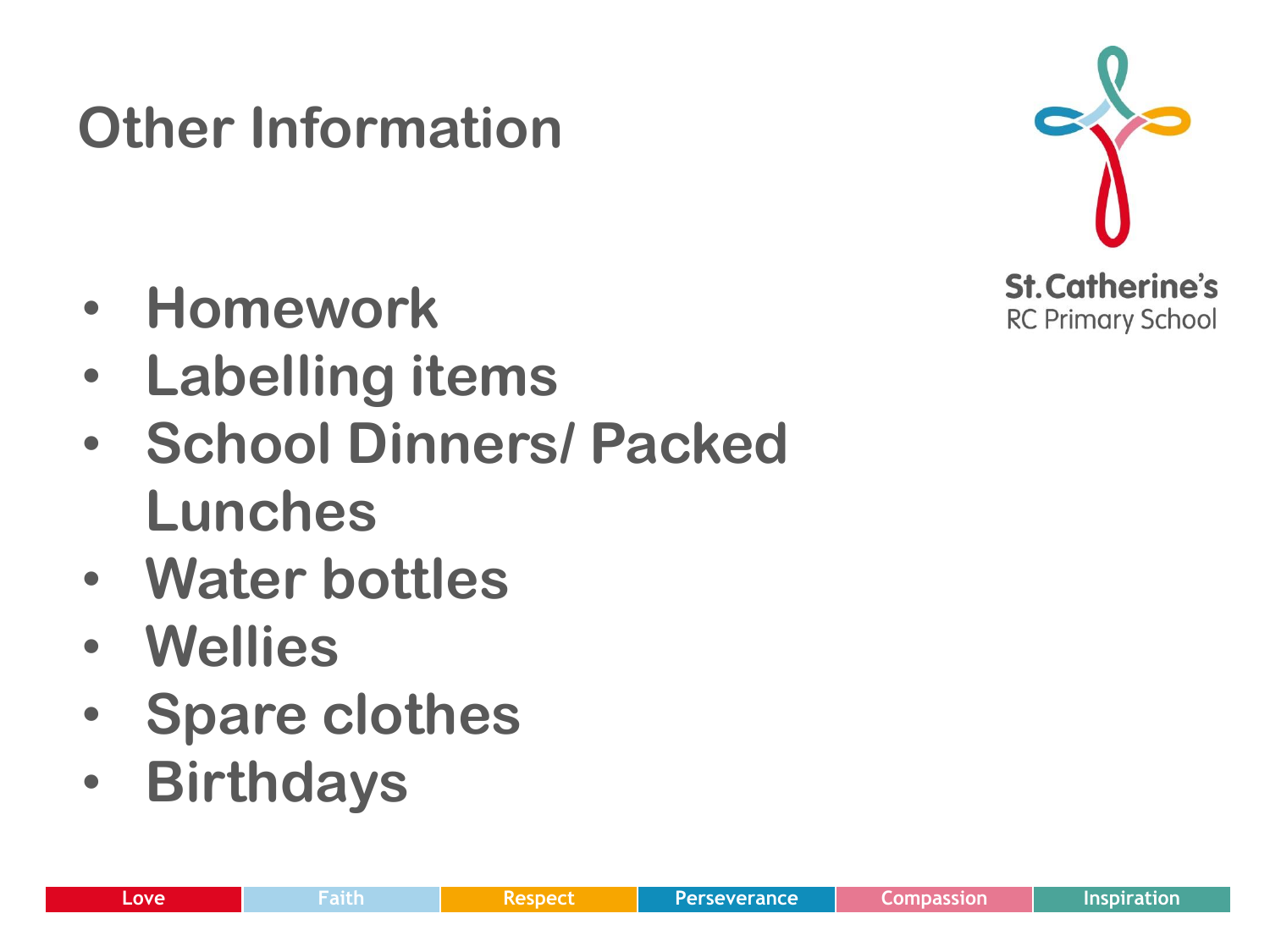## **Any Questions?**

![](_page_19_Picture_1.jpeg)

![](_page_19_Picture_2.jpeg)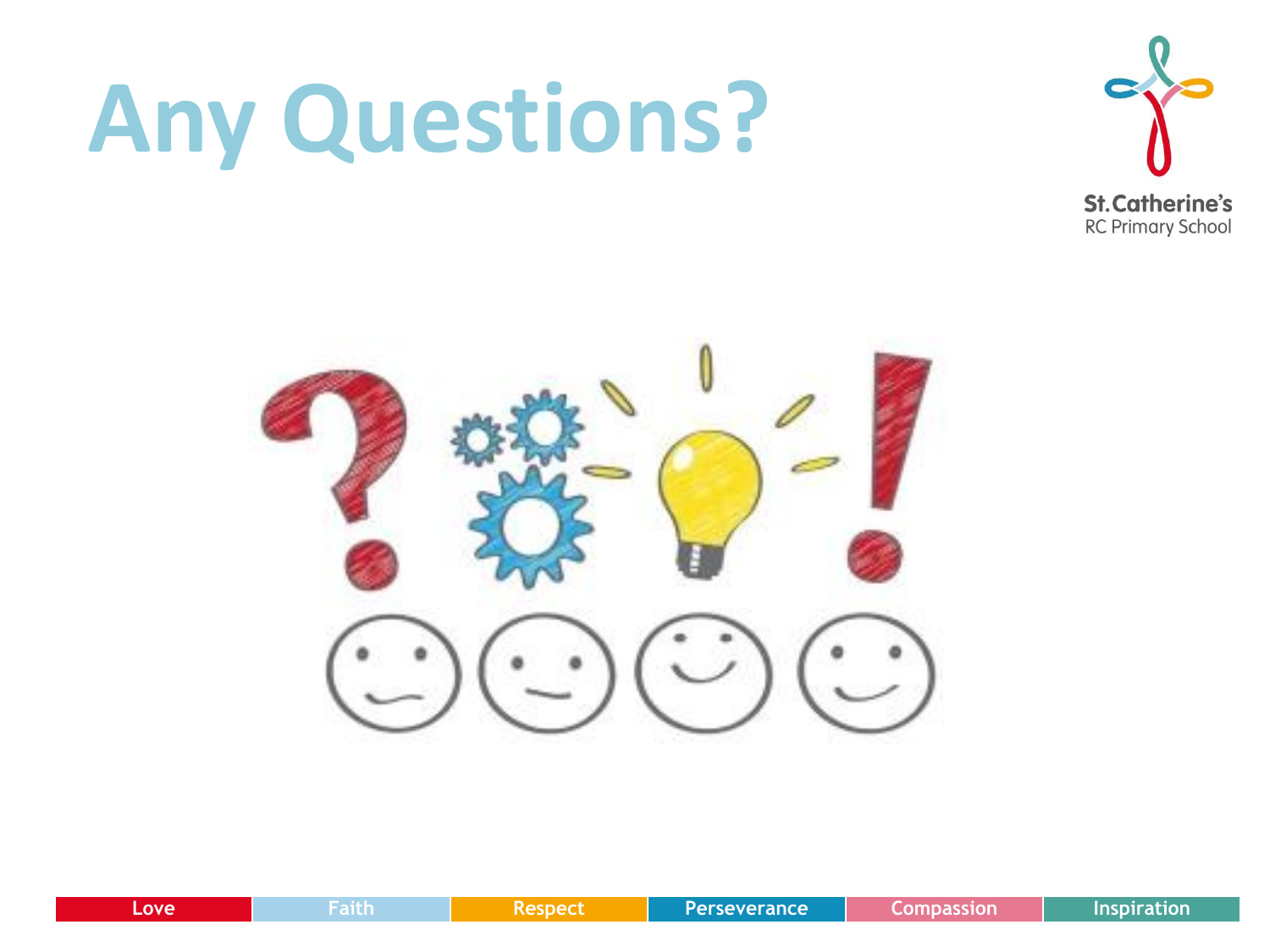![](_page_20_Picture_0.jpeg)

- We have an open door policy and are always happy to answer any questions you may have. Please be aware that the mornings are very busy!
- If you wish to make an appointment please contact the office on 0161 445 6359 or admin@st-catherines.manchester.sch.uk